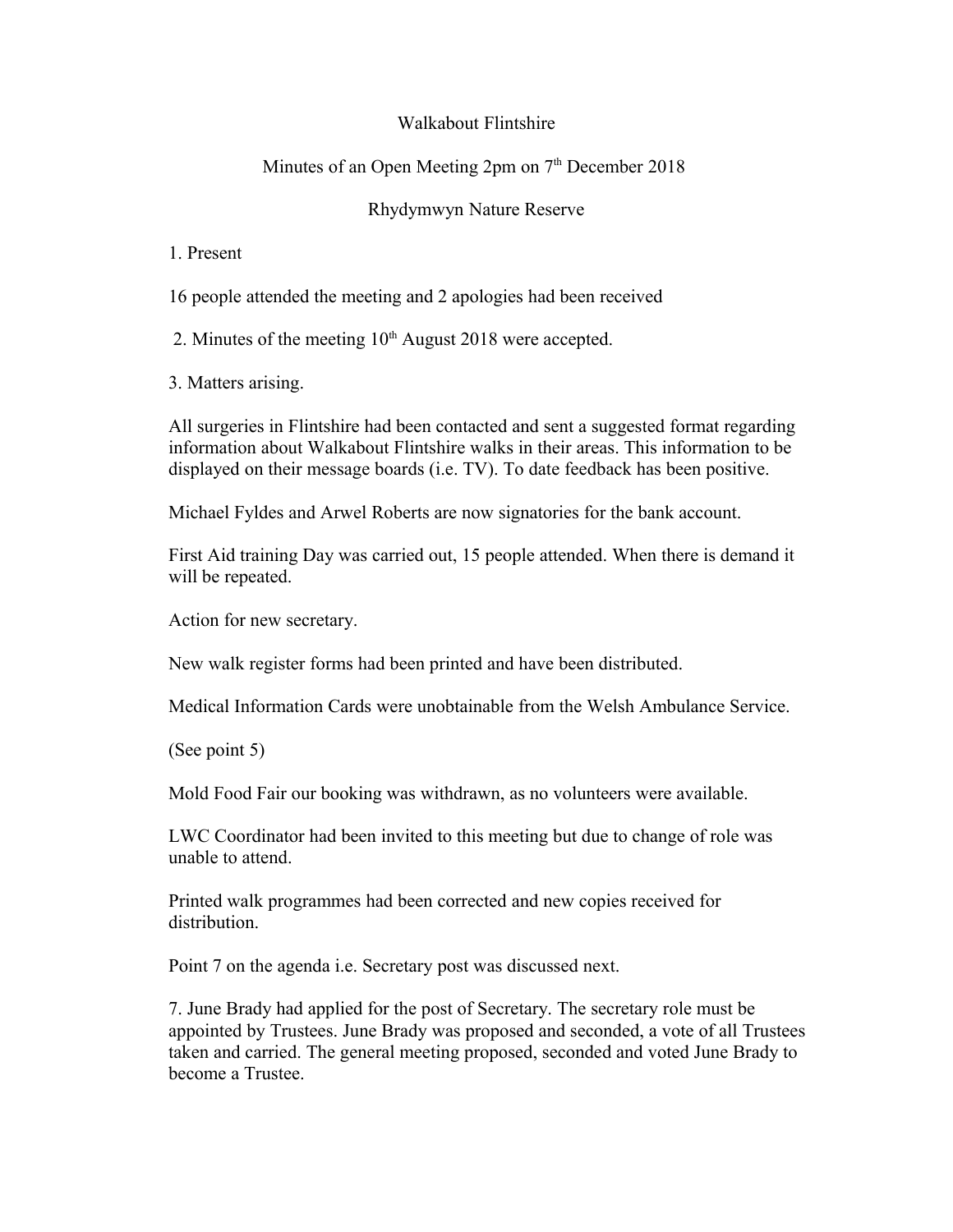## 4. Treasurer's Report.

Neville distributed copies of the latest balance sheet year to date 3<sup>rd</sup> December 2018. Included were year ending figures for 2015, 16 and 17.

Balance £9853.92

Shaun Darlington Finance Manager at FLVC will be asked to scrutinise this years accounts and verify same.

There was a question of the date for future year ends, as the annual return to the Charity Commission is made at the end of August.

Action secretary to determine year end date.

5. Neville and Gill attended LWC meeting in Llandrindod Wells on 31<sup>st</sup> October 2018. Ramblers will be coordinating a bid on our behalf for funds from the Healthy and Active Fund.

While this was being discussed a message was received as below:-

Please note that due to the recently announced delay in assessing Expressions of Interest to the Healthy & Active Fund we have rescheduled the Let's Walk Cymru meeting planned for 13 December to **Friday 11 January 2019** from 11am to 3pm at the Media Resource Centre, Oxford Road, **Llandrindod Wells,** LD1 6AH. The meeting is for those interested in being part of shaping the final Healthy & Active Fund application

June suggested that Video Conferencing could be an alternative for LWC meetings.

Action secretary.

LWC had offered 200 Medical Information Cards which are on order. These will be offered to walkers but their use will be optional.

6. Neville and Mike attended Enabling Nature Grant meeting in Wepre on  $16<sup>th</sup>$ November 2018. The main thrust of the meeting was Healthy people – Healthy places.

An application for funding is being made for Flintshire outside the AONB to improve access to footpaths and make new footpaths which will link local urban areas. For Walkabout Flintshire this could mean funding to promote and extend walks into areas not yet served.